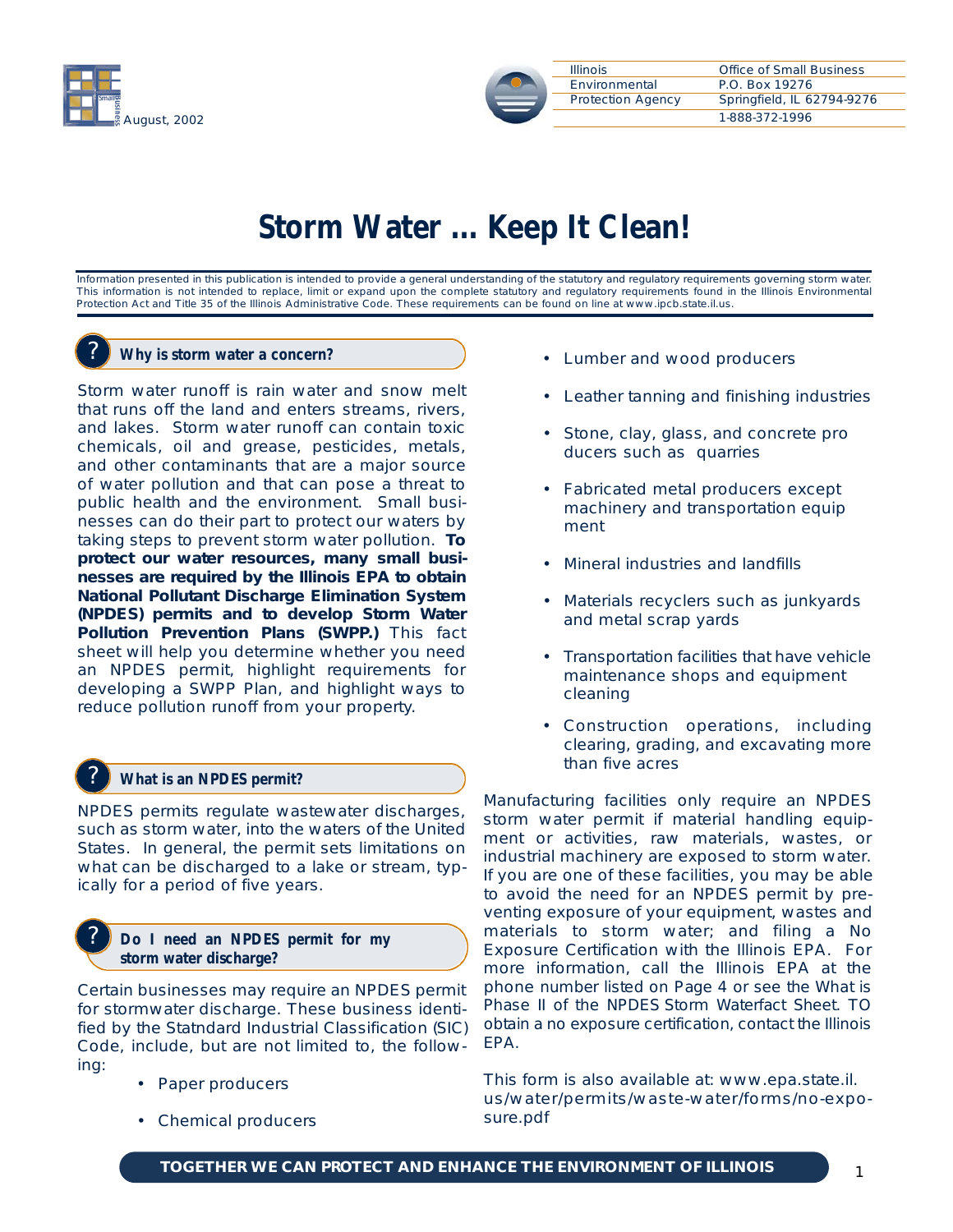If your business performs construction activities, please see the Storm Water Management for construction, Activities fact sheet or contact the office of Small Business for more information.

## ? **How do I obtain an NPDES permit?**

To obtain an NPDES permit, you must submit an Illinois EPA Notice of Intent (NOI) form, which may require sampling data from your storm water discharge, to the Illinois EPA Division of Water Pollution Control Permit Section.

To obtain a NOI, contact the Illinois EPA. The NOI form asks for general information about your business and your storm water discharges. The NOI form is also available at **www.epa.state.il.us/**  $water/permits/waste-water/forms/industrial$ **noi.pdf.**

# **Notice of Local Requirements!**

Some municipalities and counties have additional local requirements for storm water discharges. For more information on requirements in your area, contact your local government agency or the Illinois EPA.

## ? **What is a SWPP Plan?**

You must develop a SWPP Plan before submittinig the NOI. SWPP Plans identify potential sources of pollution that may affect the quality of storm water discharges at your business. The plan also describes and ensures the implementation of best management practices (BMP), which reduce the pollutants in your storm water discharges. The five major steps in developing a SWPP Plan include the following:

#### \_\_\_ Planning and organization

- \_\_\_ Source assessment
- \_\_\_ BMP selection
- \_\_\_ SWPP Plan implementation
- \_\_\_ SWPP Plan evaluation

These 5 steps are described in more detail below.

# STEP 1

**What are my planning and organization requirements?**

To initiate the development of your SWPP Plan, you should

- Form a pollution prevention team that will develop, implement, maintain, and revise your SWPP Plan when necessary
- Review existing environmental management plans that your business may have and determine which, if any, sections of these plans can be used to develop your SWPP Plan

# STEP 2

**What are my source assessment requirements?**

To identify potential sources of pollutants to your storm water discharges, you should

- Create a map of your facility to locate pollu tant sources, such as waste or raw material storage areas, and determine storm water management opportunities
- Conduct an inventory of the types of materials that are handled, stored, or processed at your f a cility
- Provide a list of spills and leaks of toxic or hazardous waste that have occurred from your facility in the past three years
- Test or evaluate non-storm water discharges that are discharged to a storm sewer, ditch, or stream. Examples of non-storm water dis charges include water used directly in the manufacturing process (process water) and vehicle wash water
- Collect or evaluate existing storm water sampling data
- Summarize the findings of your assessment to help determine opportunities to address sources of storm water pollution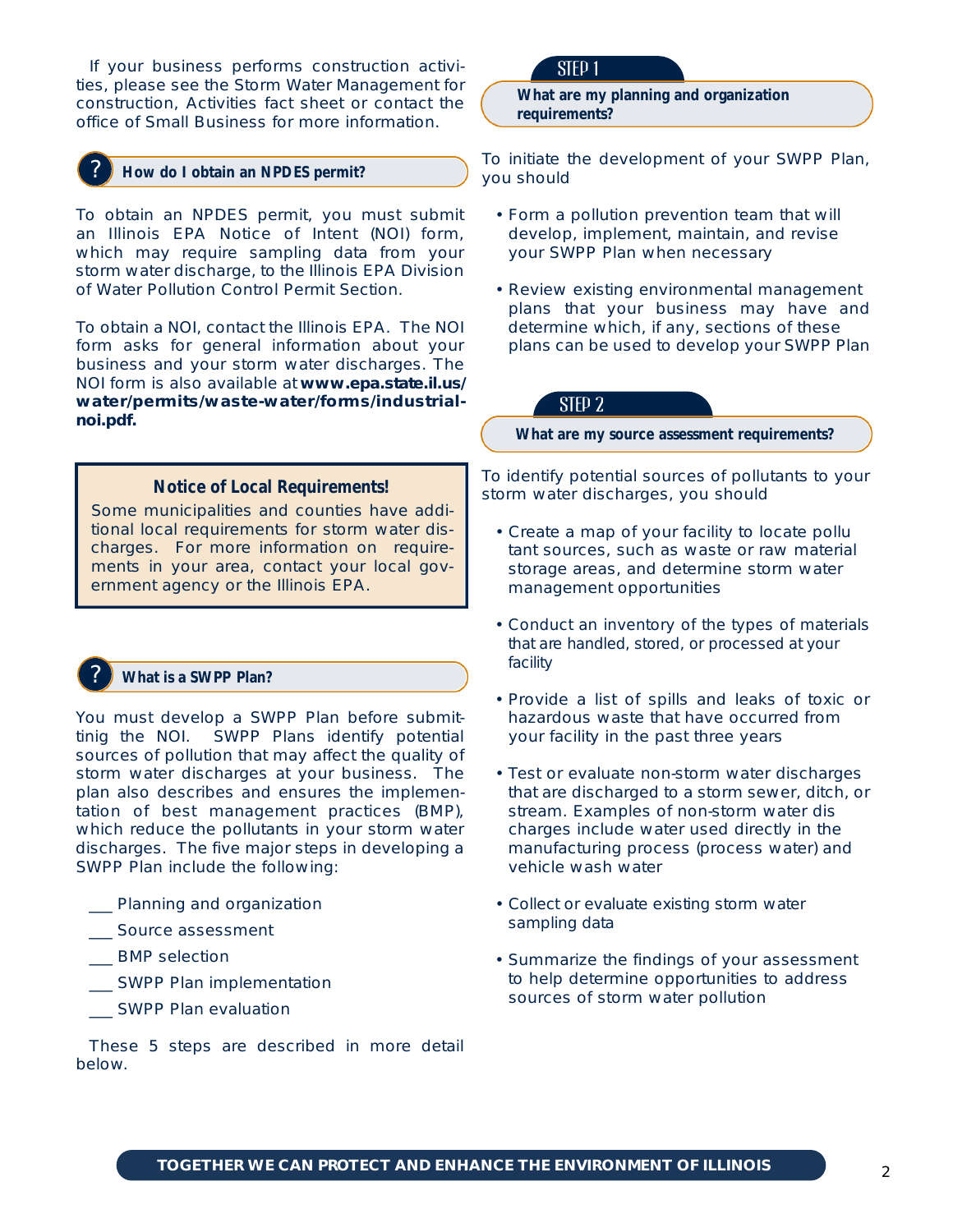# STEP 3

**What are my best management practices selection requirements?**

Proper BMPs must be selected to address sources of storm water pollution. SWPP Plans typically include the following BMPs:

- Good housekeeping
- Preventive maintenance
- Visual inspections
- Spill prevention and response
- Sediment and erosion prevention
- Traditional storm water management practices
- Employee training

Examples of each of these BMPs follow. For more information on BMPs, contact the Illinois EPA.

#### ? **What are good housekeeping practices?**

Good housekeeping involves maintaining a clean, orderly work area. Examples of good housekeeping practices include the following:

- Improving operation and maintenance of facility machinery and processes to prevent leaks and spills
- Implementing careful material storage practices
- Maintaining an up-to-date material inventory
- Scheduling routine cleanup operations

## ? **What are preventive maintenance practices?**

Preventive maintenance practices include, but are not limited to, the following:

- Inspections and maintenance of storm water management devices such as retention basins and oil-water separators
- Routine inspections of facility operations to detect faulty equipment before fluid leaks occur
- Regular checks of equipment such as tanks, containers, and drums for signs of deterioration

#### ? **What are visual inspection practices?**

Visual inspection practices should include the following:

- Designating qualified and trained plant personnel to regularly inspect your facility's equipment and areas, track inspection results, make necessary changes, and maintain records of all inspections
- Ensuring that inspection records note when inspections were done, who conducted the inspections, areas inspected, problems found, and steps taken to correct any problems
- 

## ? **What are spill prevention and response practices?**

Examples of spill prevention and response practices include the following:

- Identifying areas where significant materials can spill into or enter your storm water discharge systems
- Ensuring that employees are aware of emer gency response procedures, including material handling and storage
- Ensuring that appropriate spill cleanup equip ment is accessible



? **What are sediment and erosion prevention practices?**

Sediment and erosion prevention practices are methods for limiting areas at your facility that have a high potential for significant soil and sediment erosion. These practices may include covering areas that have recently been excavated.



? **What are traditional storm water management practices?**

Traditional storm water management practices include the following:

- Covering fueling operations and materials manu facturing and storage areas to prevent contact with storm water
- Containing pollutant storage areas with berms or other containment devices to prevent leaks and spills from storm water